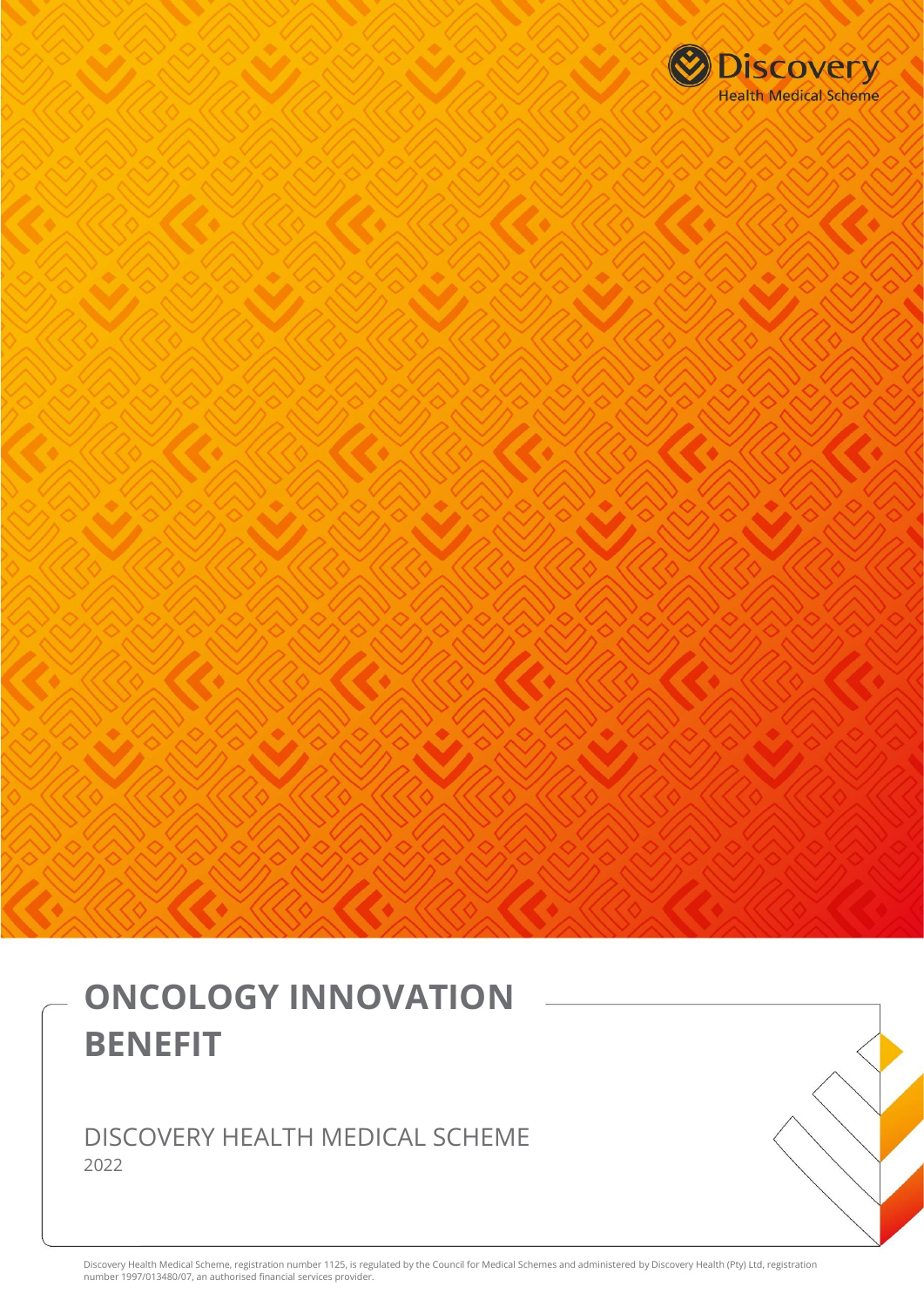

## **Overview**

The Oncology Innovation Benefit gives members on all plans, except the KeyCare Plans, access to a defined list of high-cost medicines and new technologies for a defined list of cancers. Your cover depends on your chosen health plan. This benefit is not available on the KeyCare Plans.

#### **About some of the terms we use in this document**

There may be some terms we refer to in the document that you may not be familiar with. Here are the meanings of these terms.

| <b>TERMINOLOGY</b>                   | <b>DESCRIPTION</b>                                                                                                                                                                                                                                                                                                                                                                                                      |
|--------------------------------------|-------------------------------------------------------------------------------------------------------------------------------------------------------------------------------------------------------------------------------------------------------------------------------------------------------------------------------------------------------------------------------------------------------------------------|
| Co-payment                           | This is an amount that you need to pay towards a healthcare service. The amount can vary by the<br>type of covered healthcare service, place of service or if the amount the service provider charges is<br>higher than the rate we cover. If the benefit co-payment or upfront amount is higher than the<br>amount charged for the healthcare service, you will have to pay for the cost of the healthcare<br>service. |
| Designated service provider<br>(DSP) | A healthcare provider (for example doctor, specialist, allied healthcare professional, pharmacist or<br>hospital) who we have an agreement with to provide treatment or services at a contracted rate. Visit<br>www.discovery.co.za or click on Find a healthcare provider on the Discovery app to view the full list<br>of designated service providers (DSPs).                                                        |
| Discovery Health Rate<br>(DHR)       | This is a rate we pay for healthcare services from hospitals, pharmacies, healthcare professionals<br>and other providers of relevant health services.                                                                                                                                                                                                                                                                  |
| Precision medicine                   | Targeted therapies and immunotherapies guided by Next Generation Sequencing (a pathology test<br>that identifies cancer genomic drivers). NGS is covered from the hospital benefit where clinical entry<br>criteria is met.                                                                                                                                                                                             |

### **Cover from the Oncology Innovation Benefit for Executive and Comprehensive plans (excluding Classic Smart Comprehensive plan).**

You have cover for a defined list of cancers and precision medicine covered from the Oncology Innovation Benefit, subject to the Scheme's clinical entry criteria.

Approval is subject to meeting clinical entry criteria and requests may be reviewed by an external panel for consideration for funding from this benefit. Where approved, we will pay up to 75% of the Discovery Health Rate (DHR) for the defined list of medicines and cancers listed in the table below. If the healthcare provider charges more than the amount the Scheme pays, you will need to pay the difference. This amount could be more than 25% if your treatment cost is above the Discovery Health Rate (DHR). These claims will accumulate to your R400 000 cover amount at 75% of the Discovery Health Rate (DHR).

Once your treatment costs exceed the R400 000 cover amount, the Scheme will continue to pay 75% of the Discovery Health Rate (DHR) for approved medicine.

#### **Cover from the Oncology Innovation Benefit for the Classic Smart Comprehensive, Priority, Saver, Smart and Core Plans**

You have cover for a sub-set of the cancers and precision medicine covered from the Oncology Innovation Benefit, subject to the Scheme's clinical entry criteria. This benefit is not available on the KeyCare Plans.

Approval is subject to meeting clinical entry criteria and requests may be reviewed by an external panel for consideration for funding from this benefit. Where approved, we will pay up to 50% of the Discovery Health Rate (DHR) for the defined list of medicines and cancers listed in the table below. If the healthcare provider charges more than the amount the Scheme pays, you will need to pay the difference. This amount could be more than 50% if your treatment cost is above the Discovery Health Rate

#### ONCOLOGY INNOVATION BENEFIT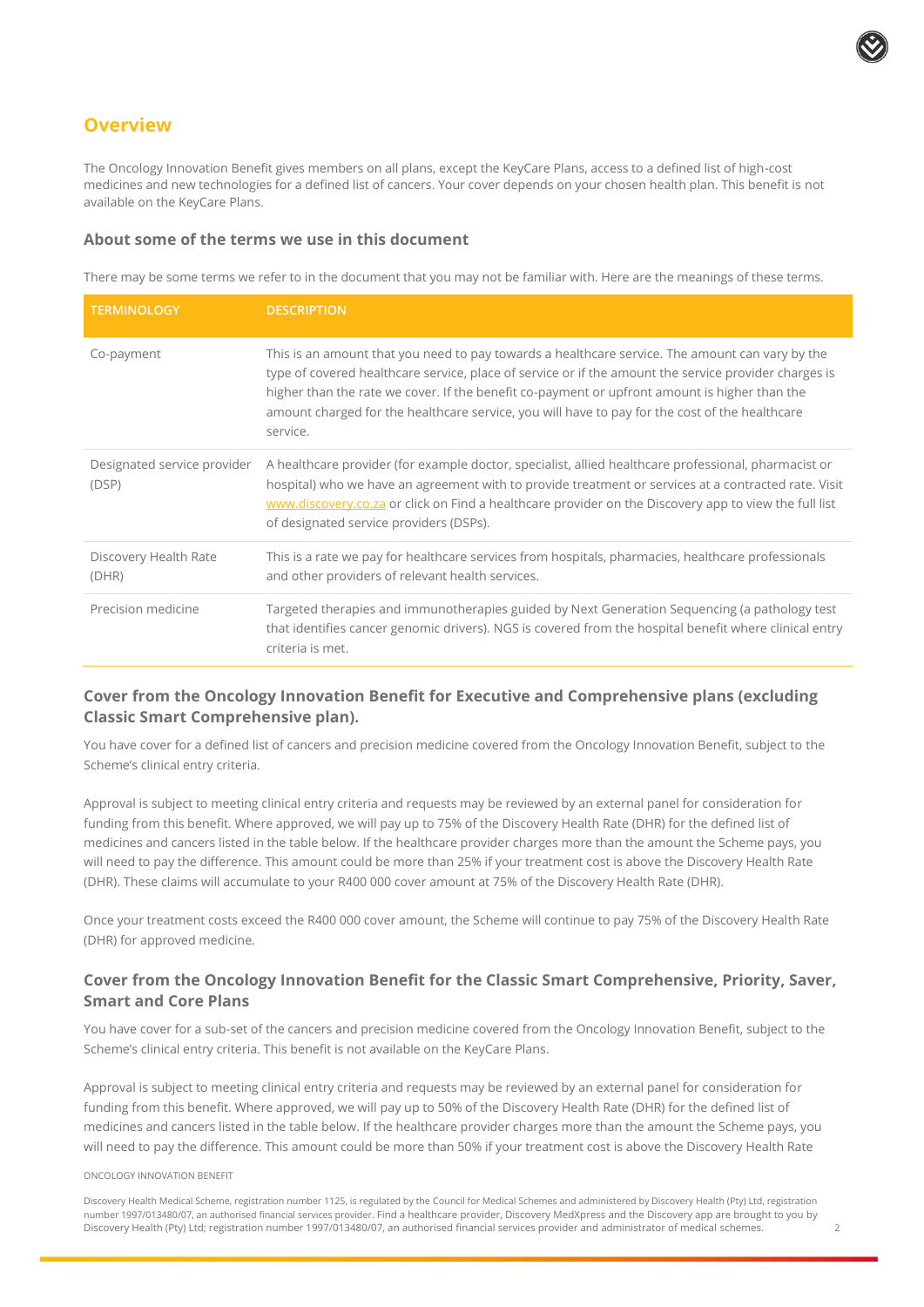

(DHR). These claims will accumulate to the R300 000 or R200 000 cover amount, depending on your chosen health plan, at 50% of the Discovery Health Rate (DHR).

Once your treatment costs exceed the R300 000 or R200 000 cover amount, the Scheme will continue to pay 50% of the Discovery Health Rate (DHR) for approved medicine.

## **Defined medicines are covered from the Oncology Innovation Benefit for Comprehensive and Executive plans (excluding Classic Smart Comprehensive plan)**

If you meet the Scheme's clinical entry criteria, you have cover for the following oncology medicines:

| <b>INDICATION</b>              | <b>PRODUCT NAME</b> | <b>CLINICAL CRITERIA</b>                                                    |
|--------------------------------|---------------------|-----------------------------------------------------------------------------|
|                                | Keytruda            | Metastatic non-small cell lung carcinoma (NSCLC) and                        |
|                                |                     | as first line therapy and                                                   |
|                                |                     | whose tumours express PD-L1 with $a \geq 50$ % and                          |
|                                |                     | with no EGFR or ALK genomic tumour aberrations                              |
|                                | Keytruda            | Metastatic Squamous non-small cell lung carcinoma (NSCLC) and               |
|                                |                     | in combination with carboplatin and either paclitaxel or nab-paclitaxel and |
|                                |                     | as first line therapy                                                       |
|                                | Keytruda            | Metastatic non-squamous non-small cell lung carcinoma (NSCLC) and           |
|                                |                     | in combination with pemetrexed and platinum chemotherapy and                |
|                                |                     | as first line therapy and                                                   |
| Locally advanced or metastatic |                     | with no EGFR or ALK genomic tumour aberrations                              |
| non-small cell lung cancer     | Keytruda            | Advanced non-small cell lung carcinoma (NSCLC) and                          |
|                                |                     | as second line therapy after platinum-containing chemotherapy and           |
|                                |                     | whose tumours express PD-L1 with $a \ge 1$ % TPS                            |
|                                |                     | If EGFR or ALK genomic tumour aberration,                                   |
|                                |                     | After one line of targeted therapy                                          |
|                                | Tagrisso            | Locally advanced or metastatic non-small cell lung cancer (NSCLC) and       |
|                                |                     | as second line therapy (after EGFR TKI therapy) and                         |
|                                |                     | EGFR T790M mutation-positive                                                |
|                                | Tecentriq           | Metastatic non-squamous non-small cell lung cancer and                      |
|                                |                     | in combination with bevacizumab, paclitaxel and carboplatin and             |
|                                |                     | with no EGFR or ALK genomic tumour aberrations as first line therapy or     |

ONCOLOGY INNOVATION BENEFIT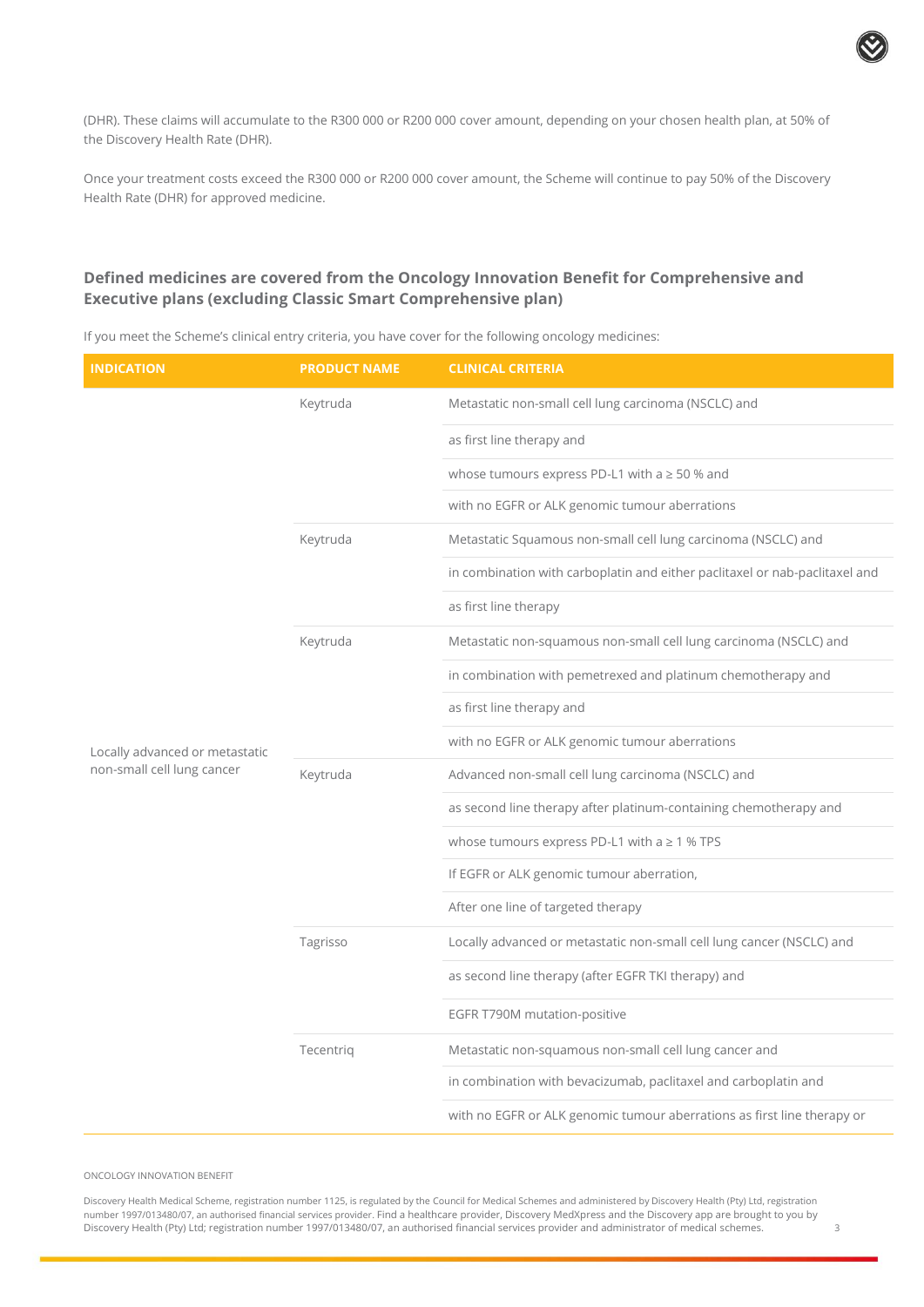

if EGFR or ALK genomic tumour aberrations, as second line therapy (after appropriate targeted therapy).

| Xalkori | Advanced non-small cell lung carcinoma (NSCLC) and         |
|---------|------------------------------------------------------------|
|         | whose tumours are ALK positive and                         |
|         | as first line therapy or                                   |
|         | second line therapy after failure of systemic chemotherapy |

| <b>INDICATION</b>             | <b>PRODUCT NAME</b> | <b>CLINICAL CRITERIA</b>                                                                                                                                                                              |
|-------------------------------|---------------------|-------------------------------------------------------------------------------------------------------------------------------------------------------------------------------------------------------|
|                               | Yervoy              | Advanced (unresectable or metastatic) malignant melanoma                                                                                                                                              |
| Malignant melanoma            | Keytruda            | Adjuvant malignant melanoma and with lymph node involvement and<br>following complete resection                                                                                                       |
|                               | Keytruda            | Advanced (unresectable or metastatic) malignant melanoma                                                                                                                                              |
| Multiple myeloma              | <b>Darzalex</b>     | Multiple myeloma and<br>after at least three prior lines of therapy (including a proteasome inhibitor<br>and immunomodulatory agent) or<br>who are double refractory to PI and immunomodulatory agent |
|                               | Imbruvica           | Chronic lymphocytic leukaemia and as first line therapy or<br>treatment for relapsed (refractory) disease                                                                                             |
| Chronic lymphocytic leukemia  | Venclexta           | Chronic lymphocytic leukemia in combination with obinituzumab and<br>as first line therapy                                                                                                            |
|                               | Venclexta           | Chronic lymphocytic leukemia in combination with rituximab and<br>after at least one prior therapy                                                                                                    |
| Waldenstrom macroglobulinemia | Imbruvica           | Waldenstrom macroglobulinemia and<br>as first line therapy or<br>relapsed disease and after treatment with a rituximab-containing regimen                                                             |
| Mantle cell lymphoma          | Imbruvica           | Mantle cell lymphoma (MCL) and<br>after treatment with at least one prior therapy                                                                                                                     |
| T-cell Lymphoma               | Adcetris            | Cutaneous T-cell lymphoma and<br>in combination with Doxorubicin, Cyclophosphomide and Prednisone and<br>previously treated (relapsed disease) and<br>CD-30 positive                                  |
|                               | Adcetris            | Cutaneous T-cell lymphoma and<br>in combination with Doxorubicin, Cyclophosphomide and Prednisone and<br>as first line therapy and<br>CD-30 positive                                                  |
| Hodgkin's Lymphoma            | Adcetri             | Hodgkin's lymphoma and<br>as consolidation therapy after autologous stem-cell transplantation and<br>at risk of relapse or progression                                                                |
| Thyroid Cancer                | Lenvima             | Progressive locally advanced or metastatic differentiated thyroid cancer<br>(DTC) and                                                                                                                 |

ONCOLOGY INNOVATION BENEFIT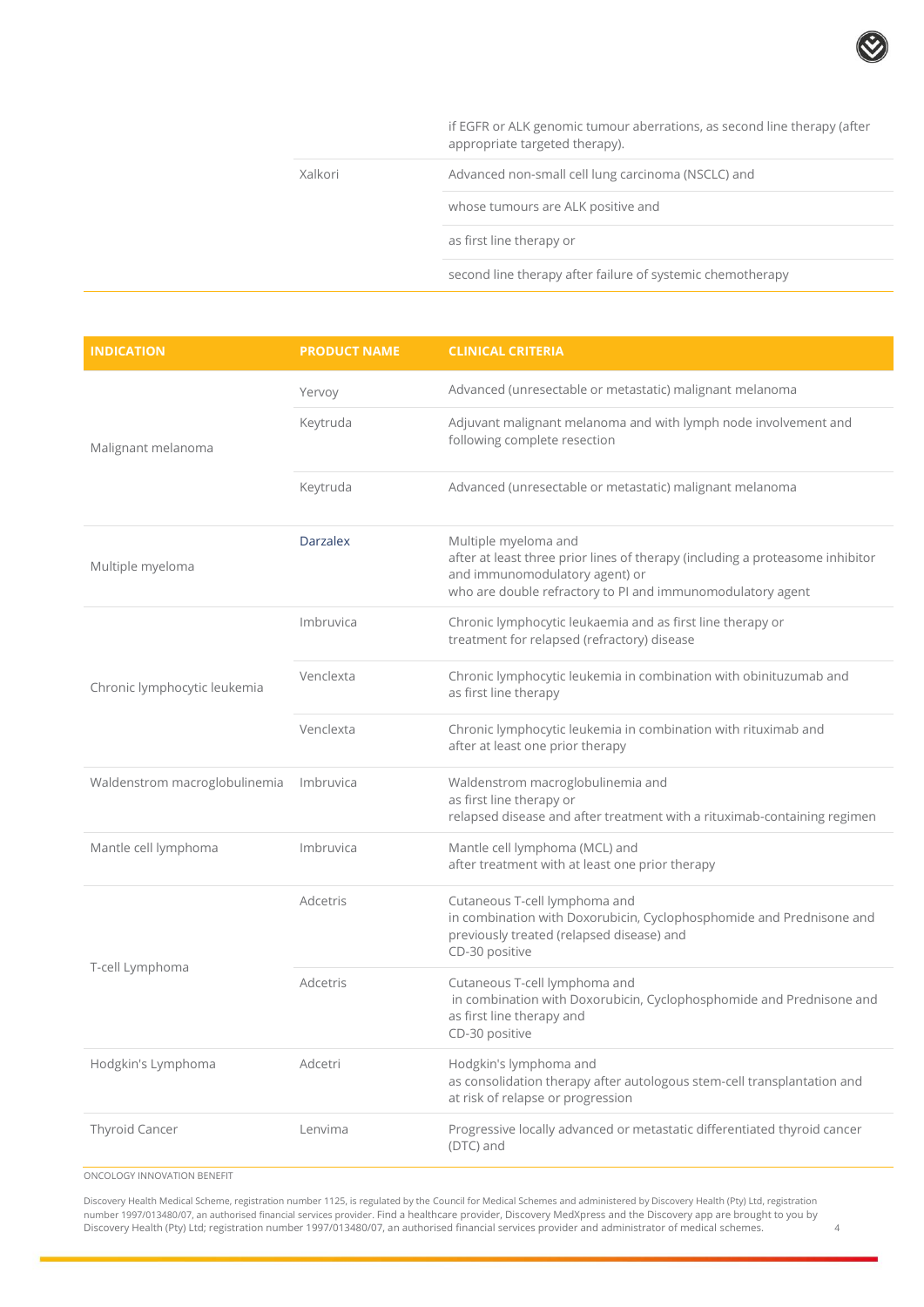#### radioactive iodine (RAI) refractory

| Renal Cell Carcinoma     | Lenvima   | Advanced renal cell carcinoma (RCC) and<br>and in combination with everolimus and<br>after one prior antiangiogenic therapy                                                                       |
|--------------------------|-----------|---------------------------------------------------------------------------------------------------------------------------------------------------------------------------------------------------|
| Metastatic Breast Cancer | Tecentrig | Unresectable locally advanced or metastatic Triple Negative Breast Cancer<br>and<br>in combination with nab-paclitaxel and<br>as first line therapy and<br>whose tumours express PD-L1 $\geq$ 1 % |

### **Defined medicines are covered from the Oncology Innovation Benefit for the Classic Smart Comprehensive, Priority, Saver, Smart and Core Plans**

| <b>INDICATION</b>                                            | <b>PRODUCT NAME</b> | <b>CLINICAL CRITERIA</b>                                                                                                                                                                  |
|--------------------------------------------------------------|---------------------|-------------------------------------------------------------------------------------------------------------------------------------------------------------------------------------------|
| Locally advanced or metastatic<br>non-small cell lung cancer | Keytruda            | Metastatic non-small cell lung carcinoma (NSCLC) and<br>as first line therapy and<br>whose tumours express PD-L1 with $a \geq 50$ % and<br>with no EGFR or ALK genomic tumour aberrations |
|                                                              | Tagrisso            | Locally advanced or metastatic non-small cell lung cancer (NSCLC) and<br>as second line therapy (after EGFR TKI therapy) and<br>EGFR T790M mutation-positive                              |
|                                                              | Xalkori             | Advanced non-small cell lung carcinoma (NSCLC) and<br>whose tumours are ALK positive and<br>as first line therapy or<br>second line therapy after failure of systemic chemotherapy        |

#### **Use our designated service providers (DSPs)**

You have full cover in our designated service provider (DSP) networks and for providers who we have a payment arrangement with. You should use our pharmacy designated service provider (DSP) for approved oncology medicine. Speak to your treating doctor and confirm that they are using our designated service providers (DSPs) for your medicine received for treatment in-rooms or in a treatment facility.

For approved oncology-related medicine where the doctor provides you with a prescription, you should use MedXpress or a MedXpress Network Pharmacy. To find a MedXpress Network Pharmacy visit [www.discovery.co.za](http://www.discovery.co.za/) under Medical aid > Find a healthcare provider or click on Find a provider on the Discovery app.

Discovery MedXpress is a convenient medicine ordering service that provides seamless ordering of prescribed medicine via SMS, the Discovery website and the mobile app. You can get your monthly chronic medicine delivered to your door or collect your medicine in-store at a participating pharmacy at no extra cost to you. Learn more about the benefits of using MedXpress and how to order your medicine [here.](https://www.discovery.co.za/wcm/discoverycoza/assets/medical-aid/benefit-information/2022/dh-medxpress-one-pager-2022.pdf)

#### ONCOLOGY INNOVATION BENEFIT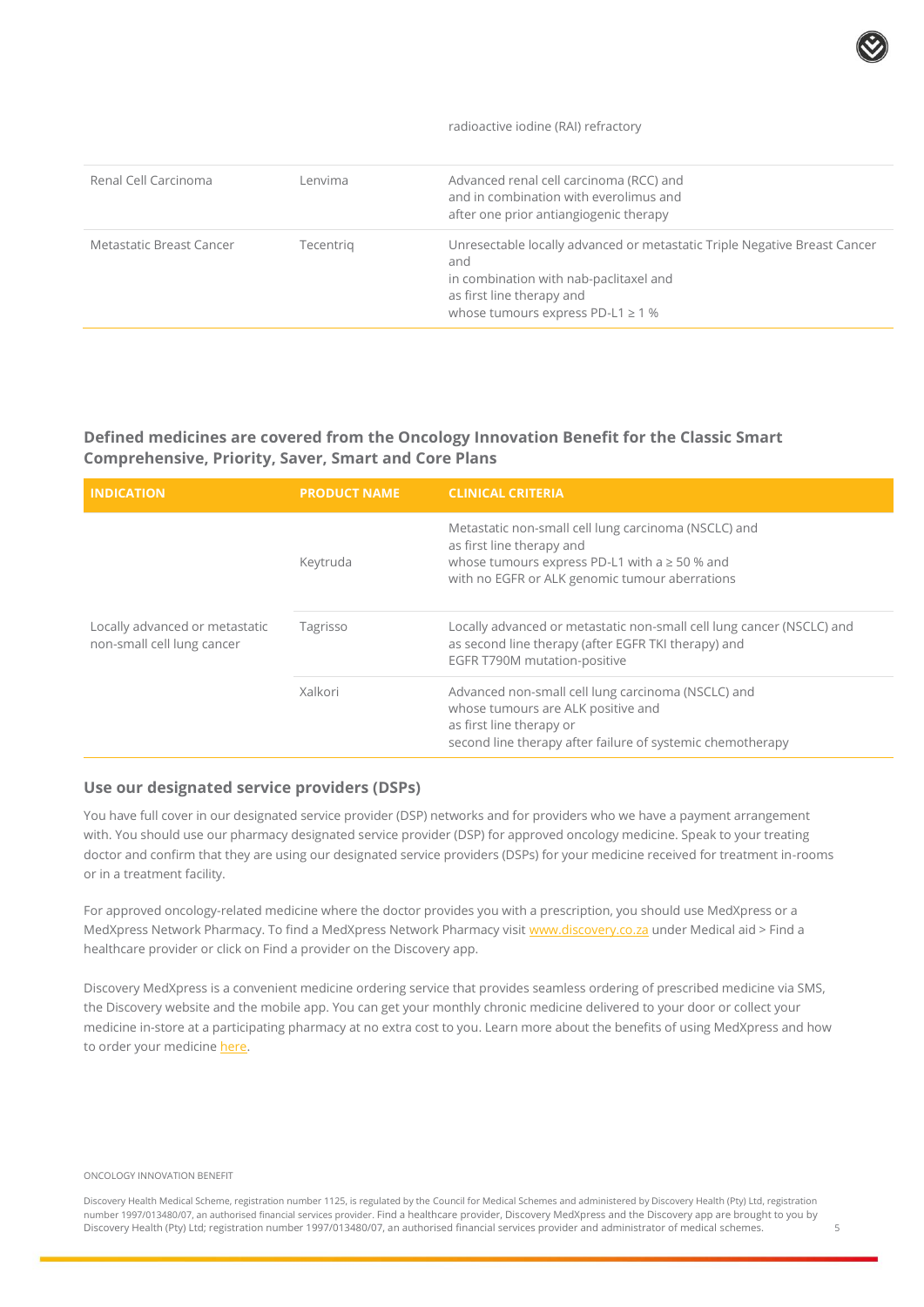